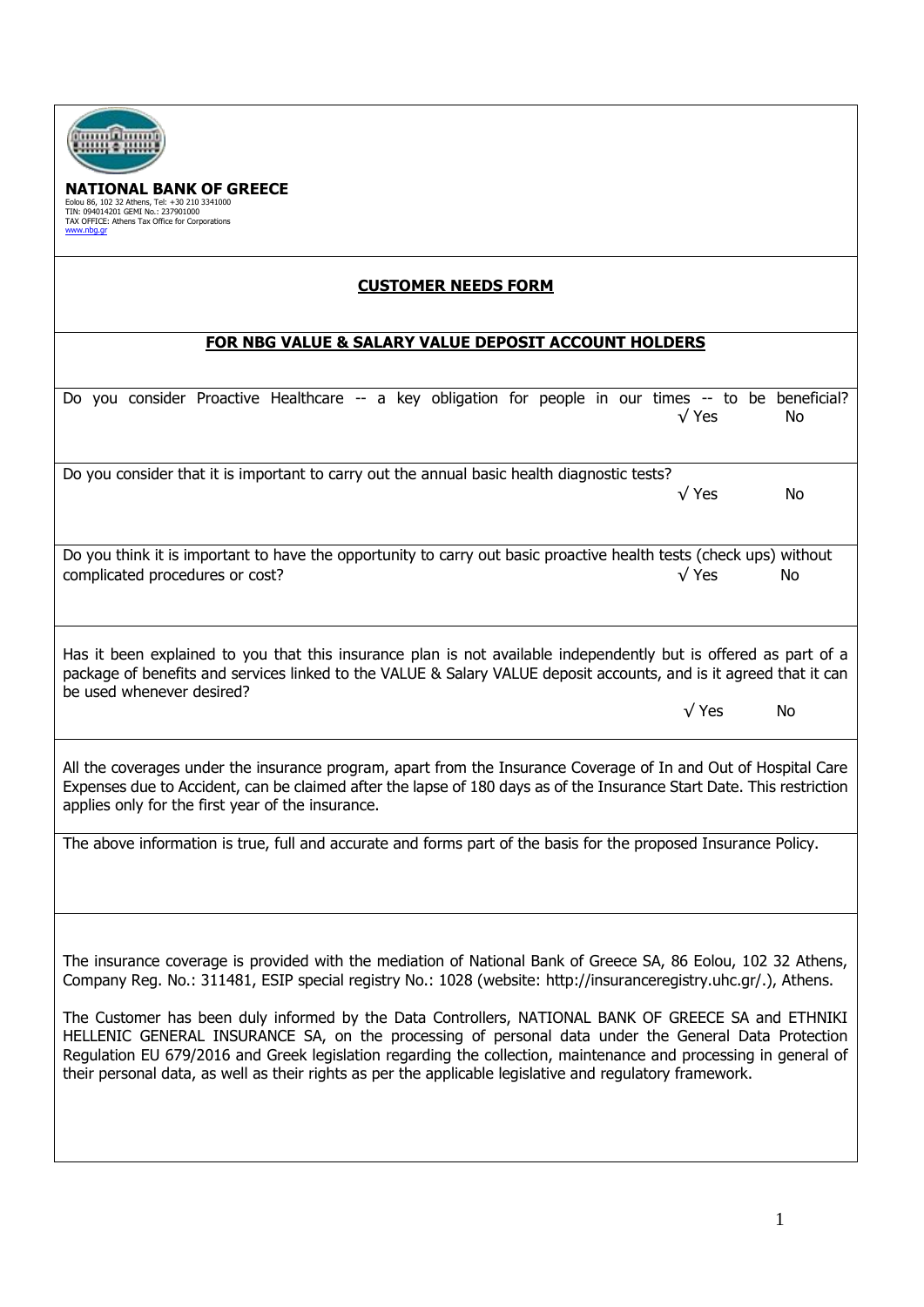

### **NATIONAL BANK OF GREECE S.A.**

Eolou 86, 102 32 Athens, Tel: +30 210 3341000 TIN: 094014201, GEMI No.: 237901000 TAX OFFICE: Athens Tax Office for Corporations www.nbg.gr

## **GENERAL INFORMATION PROVIDED BY INSURANCE INTERMEDIARIES**

# **(in accordance with the provisions of Law 4583/2018 on distribution of insurance products)**

This document provides an overview of your insurance intermediary, as required under the applicable legal and regulatory framework, prior to the conclusion of the insurance contract, for the purpose of your timely, proper, adequate and relevant information.

### **I. Insurance Intermediary's data**

The insurance coverage is provided with the mediation of National Bank of Greece S.A. (hereinafter "the Bank" or "NBG"), Aiolou 86, 102 32 Athens, AMEEA No.: 311481, in line with the contractual obligation to perform insurance mediation activities exclusively for, in the name and on behalf of ETHNIKI HELLENIC GENERAL INSURANCE S.A. (hereinafter "Ethniki Insurance"), an insurance company legally operating in Greece.

NBG Group holds 100% of the shares of Ethniki Insurance, as set out in the Annual Financial Statements of the Bank and the Group available on NBG's website (www.nbg.gr).

### **II. Special Registry**

The Bank is registered as an insurance agent with the Special Registry of the Athens Chamber of Tradesmen under No. 1028.

The Special Registry's data are available at the online platform "Point of Single Contact (ESIP)" of Active Insurance Intermediaries, via which you can verify the registration with the Special Registry. ESIP website: http://insuranceregistry.uhc.gr/.

#### **III. Additional information**

The Bank provides advice (personal recommendation) on the insurance products offered, where required and in line with the restrictions set by the applicable legal and regulatory framework.

The Bank is allowed to promote insurance-based investment products.

Ethniki Insurance has been instructed to collect premia from the customer on its behalf.

Ethniki Insurance pays commission to the Bank, which is included in the premium, in accordance with the terms of the Service Level Agreement regarding the provision of insurance mediation services.

If, in the context of the insurance contract and after its conclusion, you are asked to pay any amount further to the agreed premia and payments, the Bank shall inform you of the nature of each one of such payments.

For any complaint you should contact the relevant staff of your local branch or NBG's Sector for Governance of Customer Issues by: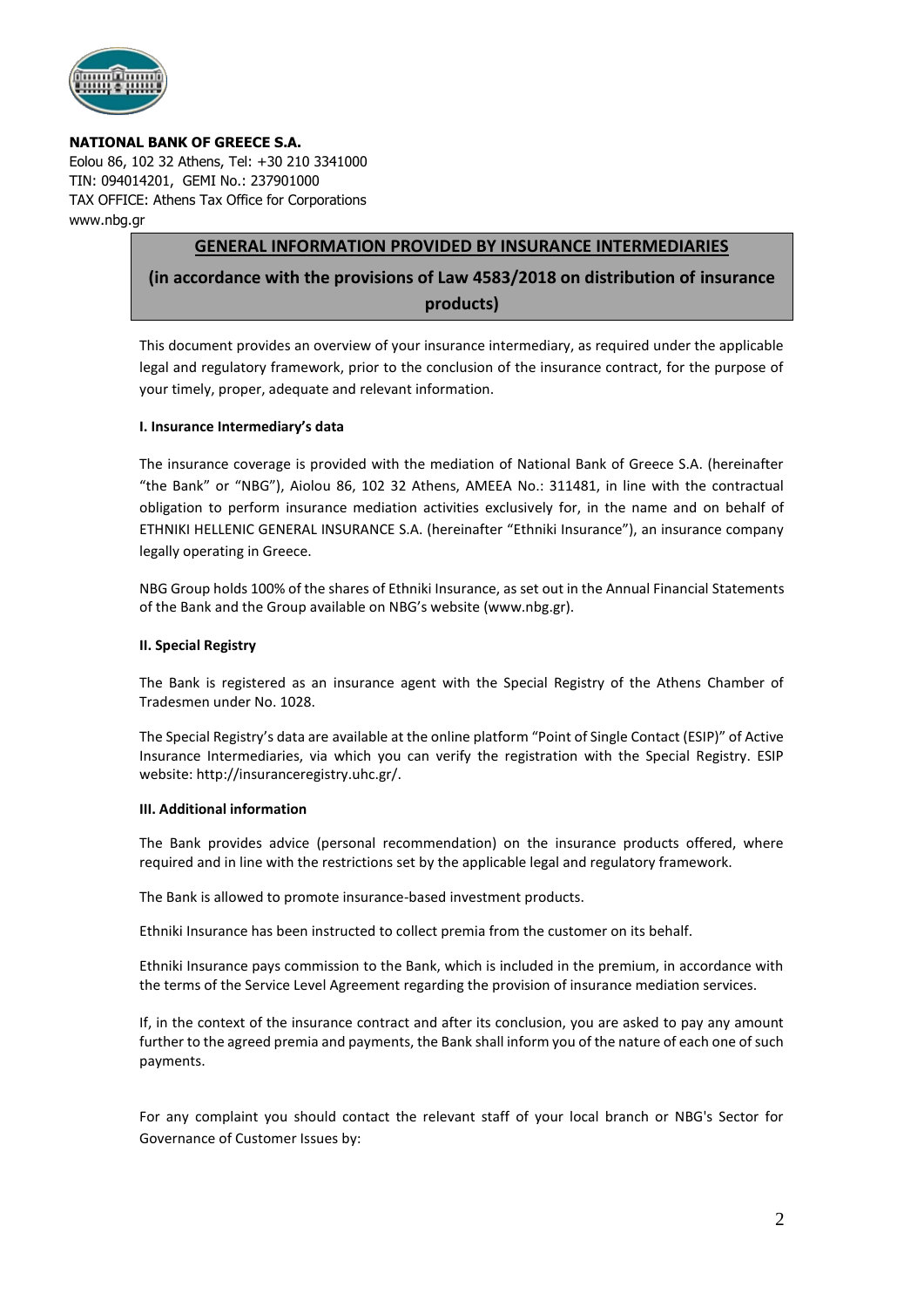- calling 800 11 88988 (from a landline in Greece) or +30 210 48 06 100 (from a mobile phone or if you're calling from outside Greece), on the days and hours stated on the Bank's official website: www.nbg.gr;
- filling out the relevant electronic form for comments, suggestions and complaints, available on the Bank's website: www.nbg.gr;
- - sending an e-mail to customer.service@nbg.gr;
- sending a letter or the relevant form available at all NBG Branches:
	- o by post to: National Bank of Greece, Sector for Governance of Customer Issues, Omirou 30, 10672 Athens, or
	- o by fax to +30 210 3347740.

Detailed and up-to-date information regarding the complaint procedure and the contact details of the customer complaints department are available on the Bank's website: www.nbg.gr. The filing of complaints is not subject to a charge.

Moreover, if you are not satisfied with the Bank's reply, you have the option to seek out-of-court settlement of any dispute that may arise with the Bank by referring to recognized bodies of alternative dispute resolution, such as the Hellenic Customer's Ombudsman, Alexandras 144, 114 71 Athens, tel: 2106460862, website: www.synigoroskatanaloti.gr., the Greek Financial Ombudsman, Massalias 1, 160 80, Athens, tel.: 10440 (local call rates)/+302103376700 (international calls), website: www.hobis.gr. More details on referring a complaint to alternative dispute resolution bodies are available on the Bank's website, at www.nbg.gr.

For any complaints regarding the insurance intermediary, you should file a written complaint with the Private Insurance Supervisory Committee (PISC) of the Bank of Greece, Eleftheriou Venizelou 21, 102 50 Athens, Contact Centre: +30 210 3201111, website: www.bankofgreece.gr, regarding acts or omissions of individuals or legal persons that constitute a breach of the legislation on the distribution of insurance products.

For any further information on the terms of this insurance program, you should contact the relevant certified NBG Branch Officers.

#### Customer declaration:

I have received the total pre-contractual information, as per the applicable legislative and regulatory framework, in particular Directive 2016/97 (as transposed into Greek legislation with Law 4583/2018) and L. 4364/2016, as well as a copy of the CUSTOMER NEEDS FORM.

 *(Place/Date)* …………… ……/……/……

**NATIONAL BANK OF GREECE S.A. The Applicant and Declarant**



**NATIONAL BANK OF GREECE** Eolou 86, 102 32 Athens, Tel: +30 210 3341000<br>TIN: 094014201 GEMI No.: 237901000<br>TAX OFFICE: Athens Tax Office for Corporations<br>[www.nbg.gr](http://www.nbg.gr/)

Η ΠΡΩΤΗ ΑΣΦΑΛΙΣΤΙΚΗ ETHNIKI HELLENIC GENERAL INSURANCE S.A. YEAR OF ESTABLISHMENT 1891 GEMI No. -224801000, TIN :094003849, Tax Office: Athens Tax Office for Corporations Leoforos Syggrou 103-105, 117 45 Athens, Tel: 18189 [www.ethniki-asfalistiki.gr](http://www.ethniki-asfalistiki.gr/)

(Signatures of authorized NBG officers) (Applicant's Signature)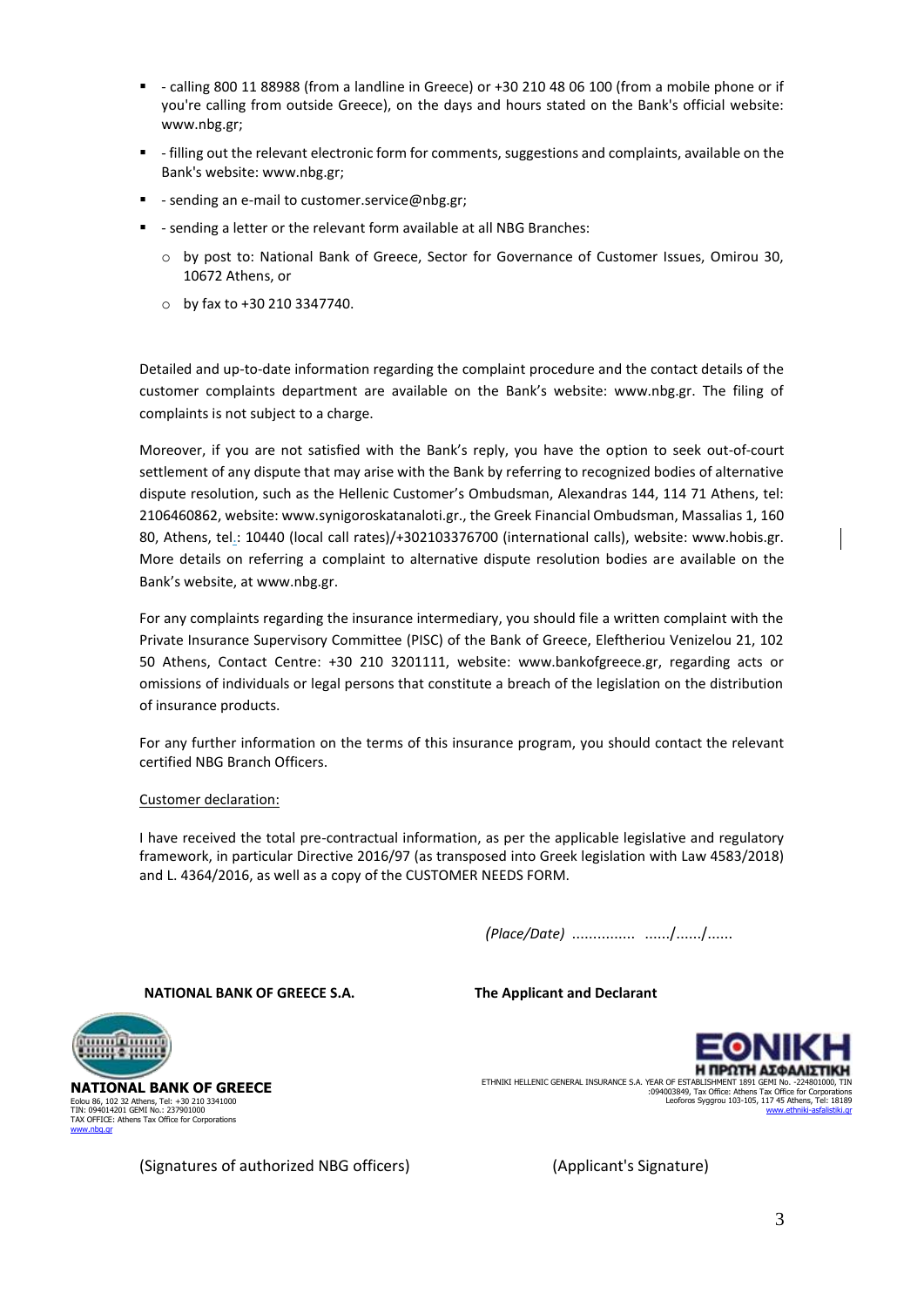## **INFORMATION LEAFLET/PRECONTRACTUAL INFORMATION**  (as per Law 4364/2016 and Law 4583/2018))

**FOR THE INSURANCE PLAN** 

# **FOR NBG VALUE & SALARY VALUE DEPOSIT ACCOUNT HOLDERS**

This document is a summary of the Group Insurance Agreement No. 53543/5 signed by NBG and Ethniki Insurance and is intended to inform insurees regarding the benefits offered by this program, free of further charge, and the way it works. Note that each first account beneficiary of a **VALUE or Salary VALUE** NBG deposit account is entitled to only one (1) insurance plan participation.

**This plan is automatically available to all first beneficiaries of VALUE and Salary VALUE deposit accounts, within the context of which data shall be transmitted from NBG to Ethniki Insurance for the provision of the plan's insurance coverage. This plan is not available independently; therefore, in the event that the first beneficiary does not want the said plan, he/she should select a different type of bank account.**

## **Ethniki Insurance data**

The title of the Company is ETHNIKI HELLENIC GENERAL INSURANCE S.A. Registered office: LEOFOROS SYGGROU 103-105, 117 45, ATHENS, GREECE, GEMI No.: 000224801000, TEL.18189, FAX 2109099111, email:ethniki@insurance.nbg.gr, www.ethniki-asfalistiki.gr

# **NBG data**

The title of the Company is NATIONAL BANK OF GREECE S.A. Registered office: AIOLOU 86, 102 32 ATHENS, GREECE, GEMI No.: 237901000, TEL.210 3341000, e-mail[:www.nbg.gr.](http://www.nbg.gr/) The aforementioned insurance program is undertaken with the mediation of National Bank of Greece S.A., AMEEA No.: 311481, ESIP special registry No.: 1028 (http://insuranceregistry.uhc.gr/).

## **Purpose of Ethniki Insurance**

Ethniki Insurance performs in Greece and overseas all insurance, reinsurance and, in general, financial operations allowed for Insurance Companies by the currently applicable Greek or EU law.

In compliance with Law 4364/2016 (Solvency II), Ethniki Insurance publishes on an annual basis a report on its solvency and financial status, which is available to the Insuree or the Contracting Party on the website of Ethniki Insurance [www.ethniki-asfalistiki.gr.](http://www.ethniki-asfalistiki.gr/)

## **Definitions**

- **Contracting Party:** NATIONAL BANK OF GREECE S.A., which contracts with Ethniki Insurance for the Group Insurance Agreement hereinabove, and which is under obligation to pay the agreed premium for each Insuree.
- **Insuree:** An individual over the age of 18 who is the first beneficiary of a special Deposit Account held with the Contracting Party, who fulfils the insurance requirements and whose details have been notified in writing by the Contracting Party to Ethniki Insurance.
- **Accident:** Any physical damage suffered by the Insuree which can be proven objectively and is caused by external, violent, accidental and unforeseen causes independent of the volition of the Insuree, which has evidently occurred during the term of the insurance.
- **Insurance Year:** The twelve (12) month period beginning from the commencement date of the insurance policy of each Insuree and each subsequent period of twelve (12) consecutive months in the case of renewal of the insurance policy.
- **Partner Diagnostic Centre:** Every Diagnostic Centre with which Ethniki Insurance has concluded a special collaboration agreement. The main purpose of said collaborations is to deliver the best possible services to the Insuree. Ethniki Insurance shall inform the Insuree about the existing Partner Diagnostic Centres as well as about any new such partnership, while reserving the right to change the said Partner Diagnostic Centres at any given time.

## **Insurance Commencement Date**

The commencement date of the insurance shall be the later of the following: (a) the date that the Deposit Account was opened with the Contracting Party, or (b) the date the Insuree's data were notified by the Contracting Party to Ethniki Insurance, or (c) the date of payment of the agreed premium by the Contracting Party on behalf of the Insuree. In the event that the Insuree changes the type of deposit account, this shall be considered as a new insurance with the new insurance commencement date being the date of the change.

### **Termination of the Insurance**

The expiry date of the Insurance is the earlier of the following: (a) The termination date of the Insurance Policy. (b) The date that National Bank of Greece S.A. ceases to pay the relevant premiums for the Insuree's participation. (c) The date of the Insuree's death. (d) The termination date of the Insurance Policy in line with the terms thereof. (e) The date that the deposit account is closed.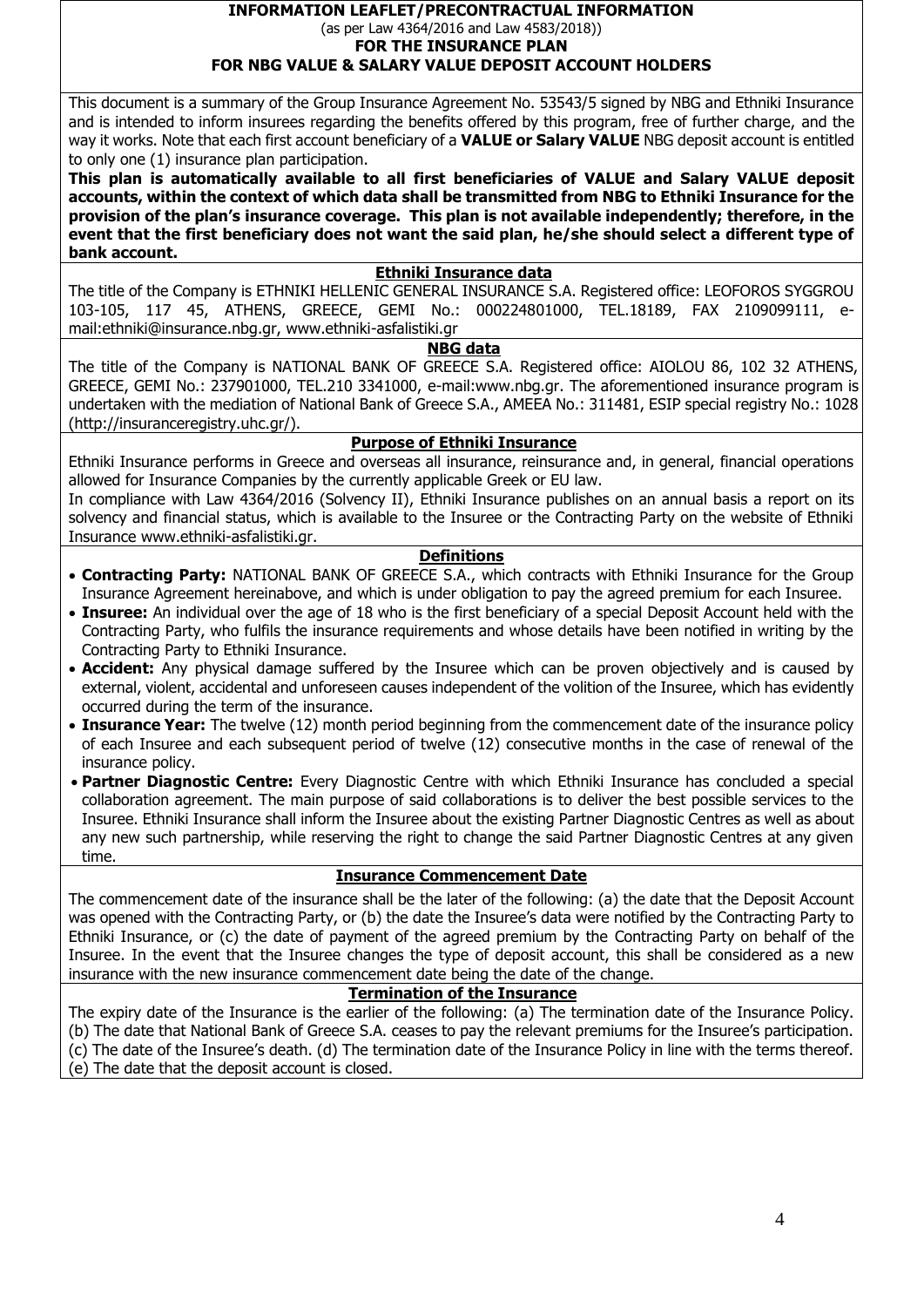# **Insurance Coverage**

## **1. Insurance Coverage of In and Out of Hospital Care Expenses due to Accident**

Any Medical expenses, with or without hospitalization, of the Insuree that were due directly and exclusively to an accident, will be covered by Ethniki Insurance to a maximum of **€500.00** per insurance year.

More specifically, medical, dental (except for prosthetic dentistry), hospital, surgery and pharmaceutical expenses shall be covered.

The above covered expenses include doctors' fees, private nurse's fee in hospital, laboratory and imaging tests, hospital expenses, cost of medicines, cost of fitting prosthetic body parts, corrective devices and ancillary machines for their operation, braces, back supports, other consumables, elbow crutches, shoulder crutches, simple walkers and use of ambulance.

# **2. Annual check-up, free of charge**

An annual check-up once every insurance year, carried out by the laboratories of the relevant Partner Diagnostic Centre of Ethniki Insurance.

The annual check-up includes a General Blood Test, Glucose, Cholesterol, HDL, LDL and Atherogenic index. For the tests as above no doctor's referral note is required.

The tests (check-up) can be carried out after the lapse of 180 days as of the Insurance Start Date. This restriction applies only for the first year of the insurance.

In the event of any change in the type of deposit account by the Insuree within thirty days, the period of time of the previous insurance shall be taken into consideration for the calculation of the one hundred and eighty (180) days waiting period.

# **3. Additional benefits of the Partner Diagnostic Centre**

- Unlimited scheduled medical visits with a twenty euro ( $\epsilon$  20.00) cost per visit in the doctor's consulting room and fifteen euro ( $\epsilon$  15.00) at the polyclinic, in a network of doctors of all specialties of the Partner Diagnostic Centre working in partnership with Ethniki Insurance at any given time in Attica, Thessaloniki and the provinces depending on availability, i.e. if there is a medical practitioner of the specialty and provided that the Diagnostic Centre partner of Ethniki Insurance has concluded a collaboration agreement with doctors of said specialty.
- Use of the "Painless Blood Sample" service when required, without the Insuree bearing any charges at the laboratories of the relevant Diagnostic Centre of Ethniki Insurance.
- Diagnostic tests at the laboratories of the relevant Diagnostic Centre working in partnership with Ethniki Insurance in line with the State Pricing List (Government Gazette) and the relevant charge borne by the Insuree. Tests that are not included are x-rays (digital display) and ultrasounds for which a special favorable price list of the Diagnostic Centre partnered with Ethniki Insurance applies.

In the case of a test not included in the State Pricing List (Government Gazette), a 40% discount is applied on the private pricing list of Ethniki Insurance's Partner Diagnostic Centre.

- $\bullet$  Blood drawn at home, with a participation cost for the Insuree of eight euro ( $\in$  8.00), for the prefectures of Attica, Thessaloniki, Kavala, Kozani, Laconia and Chania. In the case of a blood sample taken at home on a Saturday, the Insuree shall bear a charge of twelve euro ( $\epsilon$  12,00), only in Attica.
- Use of a Medical Call Centre for the coordination of the insurance plan as well as for the provision of useful information.
- Specialized check-ups with the cost borne by the Insuree and special favorable price list of the Diagnostic Centre working in partnership with Ethniki Insurance. The tests and costs are as follows:

| General Check-up 1 (total € 30.00)<br>General Blood Test Blaematocrit Mhite blood<br>cells Red blood cells Platelet Bu Erythrocyte<br>Sedimentation Rate ■ Glucose ■ Urea ■ Cholesterol■<br>Creatinine • Triglyceride level, HDL=LDL=<br>Atherogenic Index ■SGOT■SGPT■ Urinalysis | General Check-up 2 (total € 80.00)<br>General Blood Test Blaematocrit Bushite<br>blood cells $\blacksquare$ Red blood cells $\blacksquare$ Platelet $\blacksquare$<br>Erythrocyte Sedimentation Rate ■ Glucose ■ Urea<br>■ Cholesterol■ Creatinine ■ Triglyceride level,<br><b>E</b> HDL <b>E</b> LDLE Atherogenic<br>Index<br>SGOT SGPT Iron Ferritin Vitamin B12<br>■ Folic Acid ■ T3 ■ T4 ■ TSH■ Glycosylated<br>Hemoglobin $\blacksquare$ Urinalysis |
|-----------------------------------------------------------------------------------------------------------------------------------------------------------------------------------------------------------------------------------------------------------------------------------|----------------------------------------------------------------------------------------------------------------------------------------------------------------------------------------------------------------------------------------------------------------------------------------------------------------------------------------------------------------------------------------------------------------------------------------------------------|
| General Check-up 3 (total $€ 25.00$ )<br>■ General Blood Test ■ Haematocrit ■ White blood<br>cells ■ Red blood cells ■ Platelet ■ Serum Iron ■<br>Ferritin ■ Vitamin B12 ■ Folic Acid                                                                                             | General Check-up 4 (total € 12.00)<br>$\blacksquare$ Serum Iron $\blacksquare$ Ferritin                                                                                                                                                                                                                                                                                                                                                                  |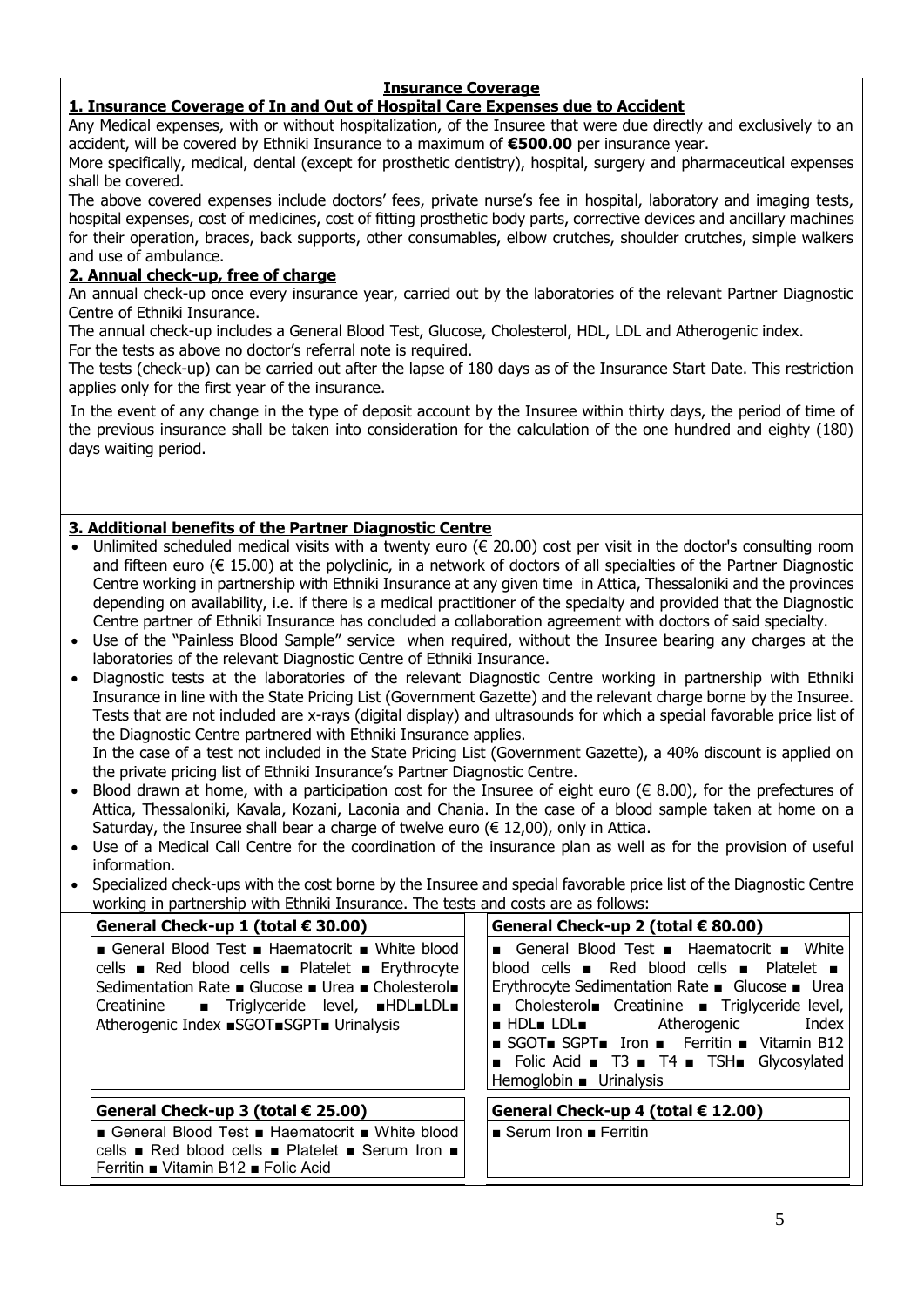| General Check-up 5 (total € 15.00)                                                                                                                                                                                                                                                                                     | Prostate Tests (total € 25.00)                                                                                                                                                                                                                                                                    |  |  |
|------------------------------------------------------------------------------------------------------------------------------------------------------------------------------------------------------------------------------------------------------------------------------------------------------------------------|---------------------------------------------------------------------------------------------------------------------------------------------------------------------------------------------------------------------------------------------------------------------------------------------------|--|--|
| Vitamin B12 Folic Acid                                                                                                                                                                                                                                                                                                 | $PSA = FSA$ $RATIO$                                                                                                                                                                                                                                                                               |  |  |
| Cancer Markers (total € 50.00)                                                                                                                                                                                                                                                                                         | Thyroid Tests 1 (total $€$ 40.00)                                                                                                                                                                                                                                                                 |  |  |
| CEA=Ca 125 Ca 19-9 Ca 15-3                                                                                                                                                                                                                                                                                             | ■T3 ■T4 ■TSH■anti-TG■anti-TPO■U/S thyroid                                                                                                                                                                                                                                                         |  |  |
| Thyroid Tests 2 (total € 25.00)                                                                                                                                                                                                                                                                                        | Thyroid Tests 3 (total $€ 18.00)$                                                                                                                                                                                                                                                                 |  |  |
| $\blacksquare$ T3 $\blacksquare$ T4 $\blacksquare$ TSH                                                                                                                                                                                                                                                                 | ■ Anti-thyroid Autoantibodies ■anti -TG■anti - TPO                                                                                                                                                                                                                                                |  |  |
| Osteoporosis screening (total € 45.00)                                                                                                                                                                                                                                                                                 | Check up for men over the age of 45 (total $\epsilon$<br>80.00)                                                                                                                                                                                                                                   |  |  |
| Blood Ca Blood P CaU 24h PU 24h VitD3 (OH)<br>25 ■ Bone density measurement                                                                                                                                                                                                                                            | ■ Heart ultrasound ■ ECG pre stress test ■ Stress<br>Test on a treadmill ■ ECG after stress test ■ resting<br>Electrocardiogram ■ Medical Exam                                                                                                                                                    |  |  |
| Gynaecological check up 1 (total € 40.00)                                                                                                                                                                                                                                                                              | Gynaecological check up 2 (total € 50.00)                                                                                                                                                                                                                                                         |  |  |
| ■ Digital mammography ■ Abdominal or Intravaginal<br>U/S of internal genital organs                                                                                                                                                                                                                                    | aerobic and anaerobic culture of vaginal fluid $\blacksquare$<br>Microscopy of Vaginal Fluid = PAP TEST<br>mycoplasma - Ureoplasm of vagina ■ culture of<br>UreoplasmaUrealiticum■<br>vaginal<br>fluid<br>for<br>ChlamydiaTrachomatis Testing ■ culture of vaginal<br>fluid for MycoplasmaHominis |  |  |
| Prenatal tests (total €120.00)                                                                                                                                                                                                                                                                                         | Women's check up (total $\epsilon$ 35.00)                                                                                                                                                                                                                                                         |  |  |
| General Blood Test Blood Type RH Glucose B<br>Urea Ferritin Fe DI VDRL Haemoglobin<br>Electrophoresis ■ Australian antigen ■ mycoplasma -<br>Ureoplasm of vagina ■ Rubella IGG&IGM antibodies<br>■ Hepatitis C ■ CMV IGG&IGM antibodies■ Listeria<br>Antibodies Toxoplasma IGG&IGM antibodies =<br><b>Urinanalysis</b> | <b>Breast U/S PAP TEST</b>                                                                                                                                                                                                                                                                        |  |  |
| Childhood obesity check up (total € 20.00)                                                                                                                                                                                                                                                                             | Breast Check up (total € 40.00)                                                                                                                                                                                                                                                                   |  |  |
| ■ Glucose ■ HbA1c ■LDL■ triglyceride level                                                                                                                                                                                                                                                                             | ■ Digital mammography of both breasts ■ Breast<br>U/S                                                                                                                                                                                                                                             |  |  |
| Check up for Sexually Transmitted Diseases<br>(total € 30.00)                                                                                                                                                                                                                                                          |                                                                                                                                                                                                                                                                                                   |  |  |
| ■HCV■HIV■HbsAg■HbsAb                                                                                                                                                                                                                                                                                                   |                                                                                                                                                                                                                                                                                                   |  |  |

The above additional tests can be carried out after the lapse of 180 days as of the Insurance Start Date. This restriction applies only for the first year of the insurance. In the event of any change in the type of deposit account by the Insuree within thirty days, the period of time of the previous insurance shall be taken into consideration for the calculation of the one hundred and eighty (180) days waiting period. Note that all the above types of coverage and provisions regarding tests carried out at Partner Diagnostic Centres and the relevant charges can be modified or cancelled by Ethniki Insurance upon every anniversary of the insurance policy. In the event of modification or removal of coverage or additional benefits, National Bank of Greece S.A. shall inform the Insuree in a timely manner.

**Obligations**

## **Annual Check-up, Proactive Health Control & Additional Benefits**

APPOINTMENT: The Insuree must communicate beforehand with Ethniki Insurance's Partner Diagnostic Centre, in order to schedule a date for the annual check up. The appointment is arranged over the phone at **+30 210- 9092880.**

ANNUAL CHECK-UP, PROACTIVE HEALTH CONTROL or use of ADDITIONAL BENEFITS: The Insuree upon appearance at the Partner Diagnostic Centre of Ethniki Insurance is required to present his ID card or Passport or Health Book or any other document proving the identity of the person being tested.

The Partner Diagnostic Centre is entitled to verify the identity of the person being tested.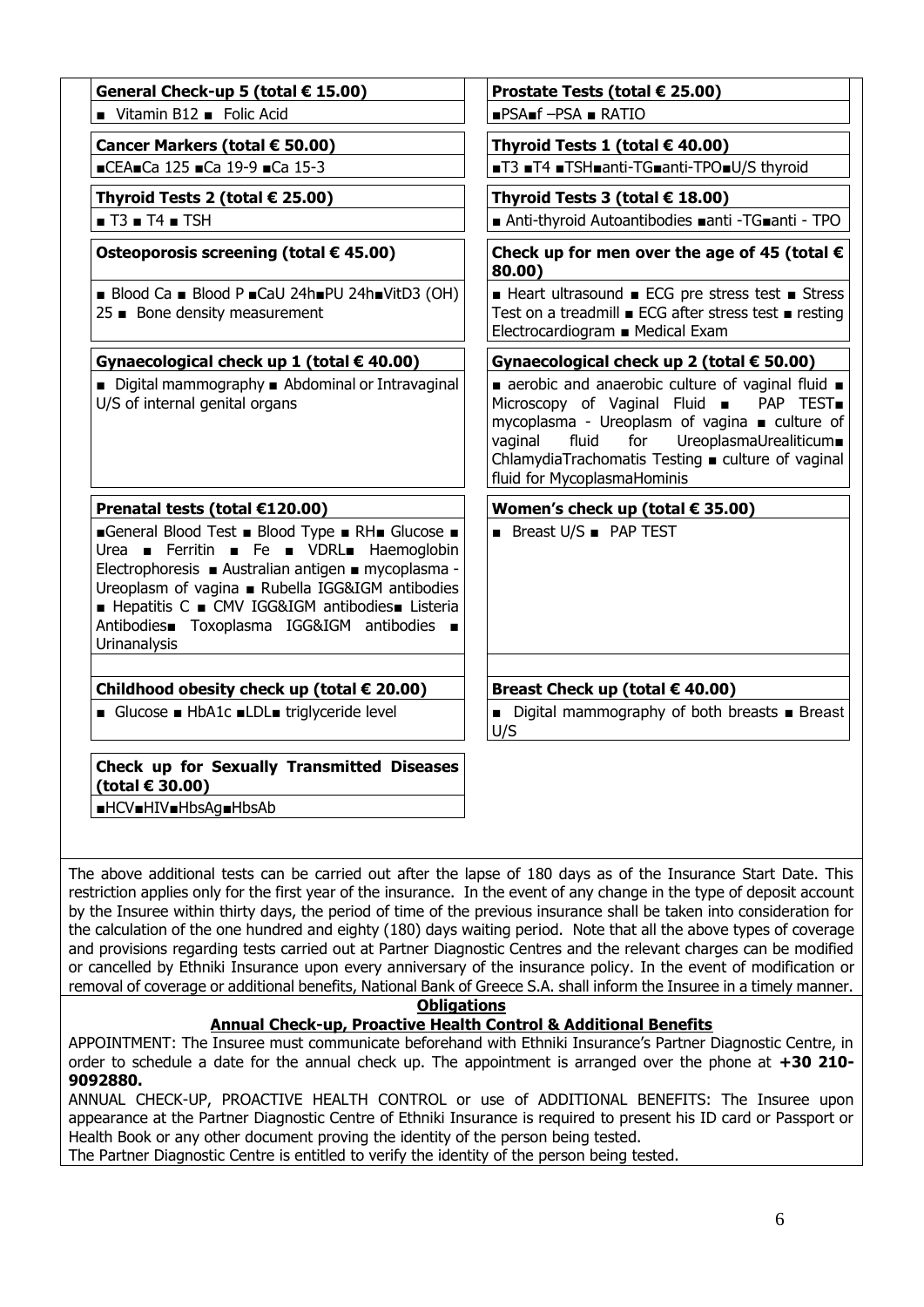**Note that the cost of any diagnostic tests carried out without the Insuree following the required steps as described above, shall not be covered.**

## **EXCEPTIONS**

### **Insurance Coverage of In and Out of Hospital Care Expenses due to Accident**

Not covered are expenses that were caused wholly or in part, directly or indirectly by:

- Suicide attempt, self-inflicted trauma and associated complications, regardless of the mental condition of the Insuree, mental health conditions, learning disabilities, including any neuroses or related psychosomatic manifestations, use of narcotics and hallucinogenic substances, war-related events, nuclear energy or ionizing radiation, biological weapons or chemical contamination, exposure to drug fumes, poison or gas, exposure of the Insuree to unhealthy working conditions, punishable acts under criminal law, except for minor offences.
- Participation of the Insuree in
	- military exercises in the armed forces of any country or organization
	- illegal or criminal activities, as well as participation in civil unrest, revolution, military uprising, and any form of terrorist act.
	- races (on a professional or amateur level) or competitions or speed bets with any motorized vehicle, training sessions or boxing/fighting/martial arts matches, as well as particular activities, such as, diving, climbing, parachuting, hang-gliding, paragliding, ballooning.
	- professional or amateur sport events (matches or training).
- Prosthetic dentistry.
- Accidents that did not cause visible bruising or external injuries on the body, other than the event of drowning or internal injuries that can be objectively identified.

### **DOCUMENTATION FOR COMPENSATION CLAIMS**

- Original copies of expenditure receipts, as well as a medical opinion certifying that said expenses were required for an accident covered by this insurance.
- In the event of laboratory tests or pharmaceutical products, the attending doctor's referral note and prescription is required.

Ethniki Insurance reserves the right to ask for the submission of additional documents or other evidence or to certify via its own doctors the occurrence of the insured risk.

The above supporting documents shall be sent by the Insuree together with his complete details to the following address:

### Ethniki Insurance,

# Leoforos Syggrou 103-105, 117 45 Athens,

Department of Health Insurance Claims of Group Insurance Policies

### **Right to Object - Withdraw**

The Contracting Party (NBG) has the right to object as per article 2.5 of L. 2496/97 if the content of the Insurance Policy differs from the Insurance Application, within one (1) month of receiving the Insurance Policy.

Furthermore, the Contracting Party has the right to object as per article 2.6 of L. 2496/97 if for any reason whatsoever it did not receive any document with the information provided for under article 152 of L.4364/2016 when submitting the insurance application or the insurance policy was delivered to it without the general and specific insurance terms governing the insurance. Last, the Contracting Party is entitled to withdraw from the Insurance agreement within thirty (30) days as of the date it was signed.

### **Taxation**

Any tax burden of the Insurance Policy of any nature, the premium collection receipts, additional deeds of any content and in general of any act relating to the insurance policy, in accordance with the provisions applicable at the time of the issue of this Policy or which will apply after its issue, shall be borne by the Contracting Party. Any charge, tax charge or other, concerning the Coverage and in general all types of indemnity, that is applicable upon inception of the policy or that is imposed after its issuance, shall be borne by the Insuree or the beneficiary.

## **Applicable law - Court Jurisdiction**

The insurance policy is in Greek and the applicable law proposed by the Insurance Company in the Agreement is Greek law. Any dispute that may arise in relation to the Insurance Policy is subject solely to the jurisdiction of the courts of Athens.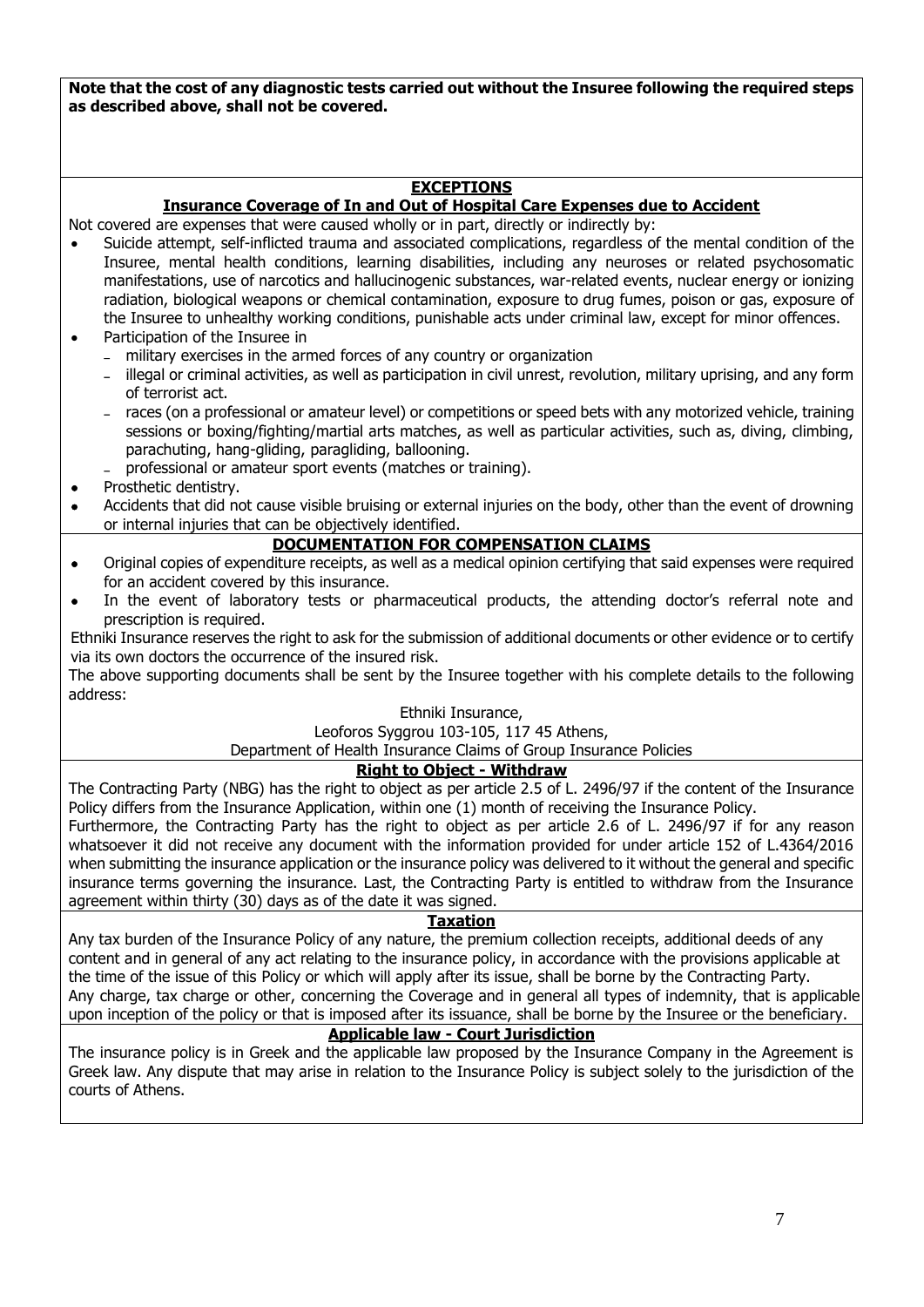# **Manner and Time of Complaints Management - Alternative Dispute Resolution Bodies**

- 1. You should address any complaints to the following:
- the relevant staff of your local NBG branch
- NBG's Sector for Governance of Customer Issues:
	- by calling 800 11 88988 (from a landline in Greece) or +30 210 48 06 100 (from a mobile phone or if you're calling from outside Greece), on the days and hours stated on the Bank's official website www.nbg.gr,
	- by filling out the relevant electronic form for comments, suggestions and complaints, available on the Bank's website: www.nbg.gr;
	- by sending an e-mail to customer.service@nbg.gr;
		- by sending a letter or the relevant form available at all NBG Branches:
		- o by post to: National Bank of Greece, Sector for Governance of Customer Issues, Omirou 30, 10672 Athens, or
		- $\circ$  by fax to +30 210 3347740.

Moreover, if the contracting party and/or the insuree are not satisfied with the Bank's reply, they have the option to seek out-of-court settlement by referring to recognized bodies of alternative dispute resolution, such as the Hellenic Customer's Ombudsman, Leoforos Alexandras 144, 114 71 Athens, Tel.: +30 210 6460862, website: www.synigoroskatanaloti.gr, the Greek Financial Ombudsman, Massalias 1, 106 80 Athens, Tel.: 10440 (local call rates)/+30 210 3376700 (international calls), website: www.hobis.gr. More details on referring a complaint to alternative dispute resolution bodies are available on the Bank's website, at www.nbg.gr.

-Ethniki Insurance Objections & Complaints Management Subdivision, Leoforos Syggrou 103-105, 117 45 Athens, tel. +30 210 9099777, fax +30 210 9099846, email: parapona@insurance.nbg.gr. The usual response time to written objections is 15 business days from the day of their submission, while under no circumstances shall the response time exceed 50 calendar days from the submission of the objection.

In addition, if you believe that the complaints settlement process applied by Ethniki Insurance has been exhausted, you can communicate with the relevant Authorities, e.g. the Hellenic Consumer Ombudsman or the General Secretariat for Consumers, within the applicable time limits.

For any complaints regarding the insurance intermediary, you should file a written complaint with the Private Insurance Supervisory Committee (PISC) of the Bank of Greece, Eleftheriou Venizelou 21, 102 50 Athens, Contact Centre: +30 210 3201111, website: www.bankofgreece.gr, regarding acts or omissions of individuals or legal persons that constitute a breach of the legislation on the distribution of insurance products.

2. In addition, as per the Consumer Code of Ethics (article 11 Presidential Decree 10/2017) as each time applicable, the Party hereto and/or the Insuree have the option to seek out-of-court dispute resolution of any dispute that may arise with the Company in relation to this Insurance Policy by addressing the issue to the certified by the applicable legislation Alternative Dispute Resolution Bodies, such as: 1) Hellenic Consumers' Ombudsman, 2) ADR POINT (Alternative Dispute Resolution Point), 3) European Institute for Conflict Resolution (EICR) . Further information regarding the recognised/certified bodies can be found at the General Secretariat for Consumers of the Hellenic Ministry of Development & Competitiveness (website http://www.efpolis.gr). It is expressly clarified that the Company shall not be bound or required to resolve any dispute that may arise in relation to the Plan by using the above alternative dispute resolution bodies, and that any request of the party hereto/insuree regarding dispute resolution via these bodies shall be examined individually.

## **Information on personal data processing in line with the General Data Protection Regulation (EU) 2016/679 and the relevant Greek legislation**

Ethniki Insurance together with NBG shall carry out processing of your personal data (ID particulars, contact details, payment data, insurance data, information on financial standing and assets, and on your investment/savings objectives, in case of investment and savings plans, data regarding your driving behavior in case of a vehicle insurance plan) and depending on the type of the insurance coverage that we shall provide you with this application we may carry out processing of personal data of a specific category (such as information concerning your health, in the case of life and health insurance). Any refusal on your part to supply us with your personal data will result in your application for such insurance contract being unsuccessful while the Company will have no obligation whatsoever regarding said insurance contract. In this context, we remind you that you are obliged to contact us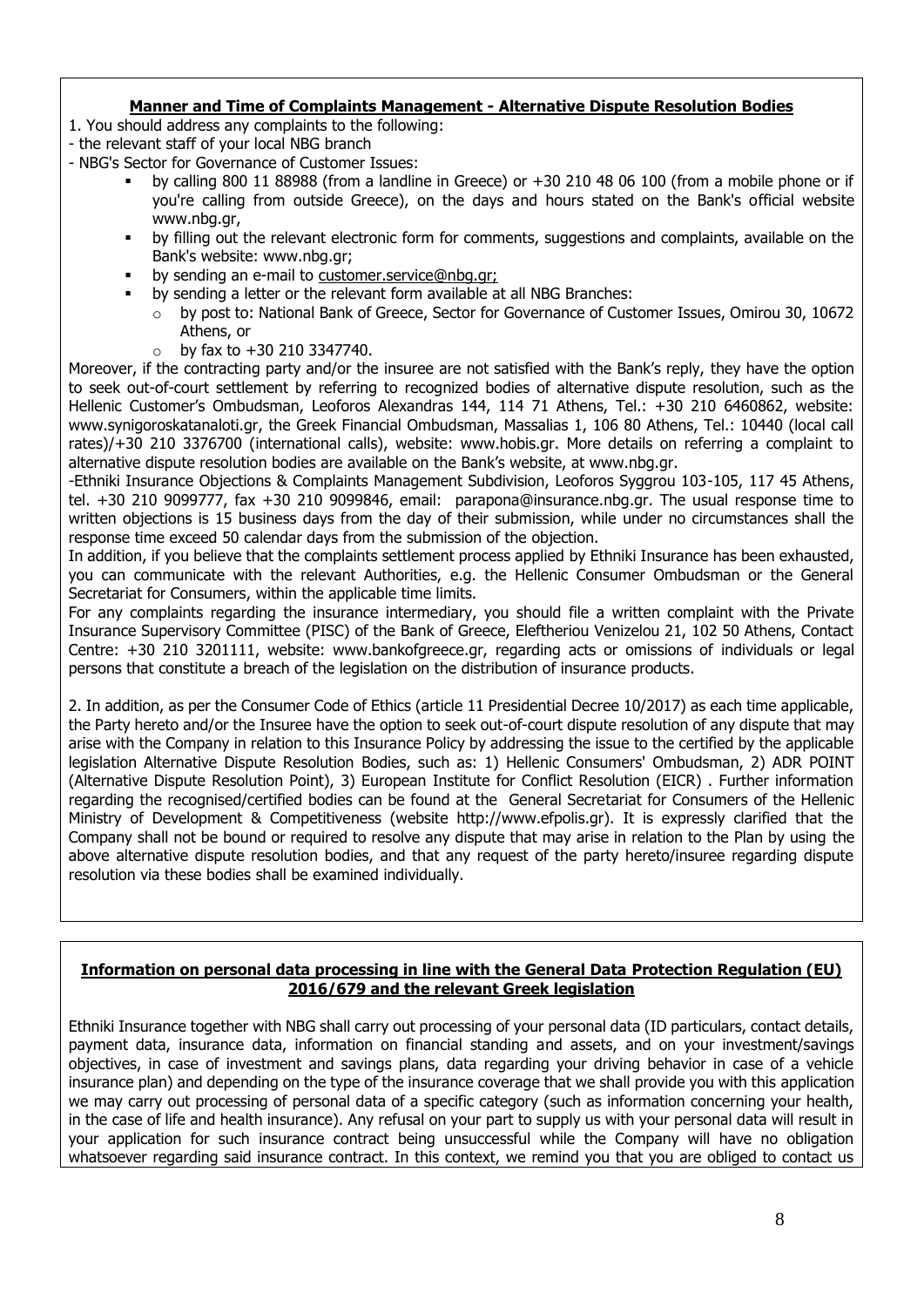and notify us accordingly, and without delay, using the contact info supplied at the end of this document of any change that may occur in your personal data.

 $\triangleright$  Persons who will be Data Controllers, and Recipients and/or Processors of data:

Your data, within the framework of the insurance policy's execution, shall be processed by the divisions of Ethniki Insurance, as Data Controller, which are responsible for undertaking the insured risk, as well as by NBG, as Data Controller within the context of the insurance intermediary services it provides. Both the aforesaid companies are responsible for the execution of your contract, for servicing your requests, and for your insurance compensation within the framework of conducting their legitimate operations.

In addition, in the context of the insurance policy's due operations and insofar as is necessary to provide you with the best possible service and the specific services and coverage under the insurance contract, your data may be transmitted to associated providers, such as reinsurers, collaborating insurance companies for the provision of insurance coverage, insurance claim assessors, researchers, collaborating storage and file management companies, collaborating IT companies, and partner companies that provide printing, organization and document delivery services.

Furthermore, as provided for by law, the Companies may disclose your data to public services, insurance funds, judicial, public and other independent authorities pursuant to lawful request by such, provided that it is absolutely necessary in order to protect the companies' legal rights or fulfil their obligations.

In particular, in the case of life/health insurance, your data may be transmitted to collaborating hospitals, clinics, medical institutions, diagnostic centres and laboratories, health services providers, providers of health advisory and auditing services, medical practitioners, emergency transport / air transport / shipment companies, and companies providing second medical opinion.

In addition, as regards savings-retirement-investment plans, the Companies in order to ensure compliance with the Law on Automatic Exchange of Financial Account Information in Tax matters (FATCA L.4493/2017 Memorandum of Understanding between Greece-USA, L.4170/2013 on the mandatory automatic exchange of information in tax matters between EU member states, L.4428/2016 Agreement on mandatory automatic exchange of information in tax matters between OECD member states) are obliged, provided you fall within its scope, to collect and process your personal data as part of your identification as a person subject to the above legislation, the recipient of which is the competent Greek authority (I.A.P.R. Independent Authority for Public Revenue) or any other competent body specified.

Furthermore, in the case of a Vehicle Insurance Contract, your personal data may be transmitted to collaborating roadside assistance companies, emergency technical assistance companies and their associates, road accident investigators, vehicle technical services companies, residual values management companies for damaged vehicles, to the database of the Insurance Companies Statistical Service for the protection of the insurance market and prevention of insurance fraud.

Last, in particular as regards fire insurance contracts, personal data may be disclosed to partner companies that provide emergency technical assistance.

Data retention period:

The Companies shall safeguard and process your personal data for as long as your contractual relationship lasts, both in hard copy and in electronic form. In the event that the relationship is interrupted or terminated for any reason whatsoever, we shall keep your data for as long as is required for the relevant claims to be statute-barred and in any case for as long as required by the tax legislation, the statutory and regulatory framework each time applicable, and the approved code of conduct. In addition, the Companies shall safeguard and process your relevant personal data for a maximum period of five (5) years in the event your application is rejected and the insurance policy is not concluded. Note that if a court dispute is pending between us, apart from the aforementioned processing times we shall keep your data up until the final and irrevocable court ruling.

 $\triangleright$  Your rights in relation to the processing of your personal data:

You can exercise: The right to access your personal data (to find out what data we are processing and why, as well as its relevant recipients), the right to amend incorrect or incomplete personal data, and, provided that the requirements of regulatory framework are met, the right to erase ("right to be forgotten") your personal data, provided that their processing is not required, the right to restrict processing if its accuracy is challenged, the right of portability of your data (right to receive the personal data you have provided in a structured, commonly used machine-readable format, and the right to transmit it to another personal data processing provider), the right to challenge the processing of such data, and the right to ensure human intervention in automated processes.

If you exercise any of the hereinabove rights, we shall take every possible measure to duly process your request within 30 calendar days of receiving such request and inform you of either your request's satisfaction or of the objective reasons preventing said satisfaction.

Note that at any given time you can revoke your consent for special category personal data processing collected for the purposes of the insurance policy. However, you should be aware that revoking your consent and exercising your right to challenge the processing of your data will result in interrupting or terminating the insurance contract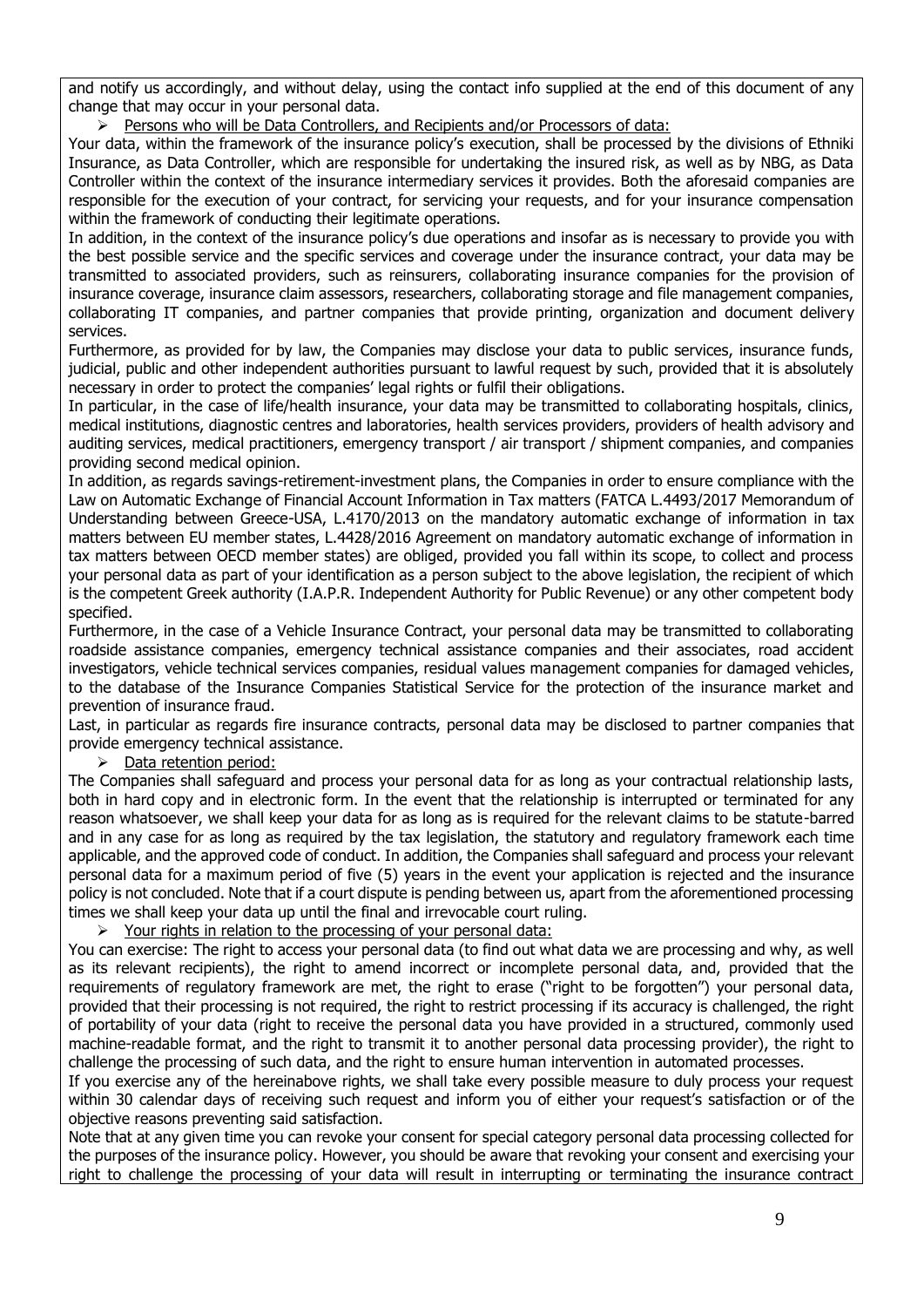between us and in you not being covered, given that no insurance contract can be executed without processing the personal data of the policy holder and/or the insuree and/or the beneficiary of the insurance indemnity. To exercise the hereinabove rights and make any queries or complaints concerning personal data in relation to

- Ethniki Insurance as Data Controller you can contact the Data Protection Officer of Ethniki Insurance:
	- by e-mail at parapona@insurance.nbg.gr, with the subject line: GDPR, while attaching the corresponding form for the exercise of said right, which you will find on the website www.ethniki-asfalistiki.gr.
	- by sending a relevant letter, with the indication "GDPR", to Ethniki Insurance, Leoforos Syggrou 103-105, 1175 45, enclosing the corresponding form for the exercise of said right that can be downloaded from www.ethniki-asfalistiki.gr

For any further clarification regarding how to submit these forms, you can call T +30 210 90 99777.

To exercise the aforesaid rights and make any queries or complaints regarding personal data in relation to NBG as Data Controller you can contact the Data Protection Officer of the Bank, by using the special NBG forms available at any of our Branches. The Bank's Privacy Policy shall apply in respect of the collection, maintenance and processing in general of personal data of the Customer. The said Statement is available at the Bank's branches and on its website: www.nbg.gr.

You can exercise said rights free of charge, unless due to recurrence of an issue certain handling costs arise for the Companies.

In addition, you reserve the right to refer the matter to the Hellenic Data Protection Authority, which can be contacted in the following ways:

Website: www.dpa.gr

Postal address: Leoforos Kifisias 1-3, 115 23, Athens Contact Centre: +30 210 6475600 Fax: +30 210 6475628 E-mail: contact@dpa.gr

## **DECLARATION OF CONSENT REGARDING THE PROCESSING OF A SPECIAL CATEGORY OF PERSONAL DATA**

I declare that:

- I have been expressly informed about the processing of personal data and the special category of personal data carried out by Ethniki Insurance and National Bank of Greece SA.

- I have been informed of my rights as the subject of my personal data

- I acknowledge that the processing of my data is absolutely necessary for the performance of the insurance contract

I request and that any future revocation shall entitle the above company to terminate the insurance contract with immediate effect

- I hereby expressly provide my consent to the said companies to process the special category of my personal data

I declare that all terms of the insurance product have been analyzed and explained by NBG, I fully understood their contents, and I accept them. In addition, I declare that I have received a summary of the terms of the Insurance Contract, and that I have also received the relevant information form, as required under article 28 of L. 4583/2018, from your insurance intermediary.

I also declare that I received:

- 1. the GENERAL INFORMATION PROVIDED BY INSURANCE INTERMEDIARIES form
- 2. the Insurance Product Information Document (IPID)
- 3. the Pre-Contractual Information form
- 4. the Customer Needs Form detailing my needs
- 5. the GDPR form (Information on personal data processing in line with the General Data Protection Regulation (EU) 2016/679 and the relevant Greek legislation)

| <b>Ethniki Insurance</b>    |       |      |
|-----------------------------|-------|------|
| <b>Head of Unit</b>         |       | //   |
| <b>Group Life Insurance</b> |       |      |
|                             | Place | Date |
|                             |       |      |